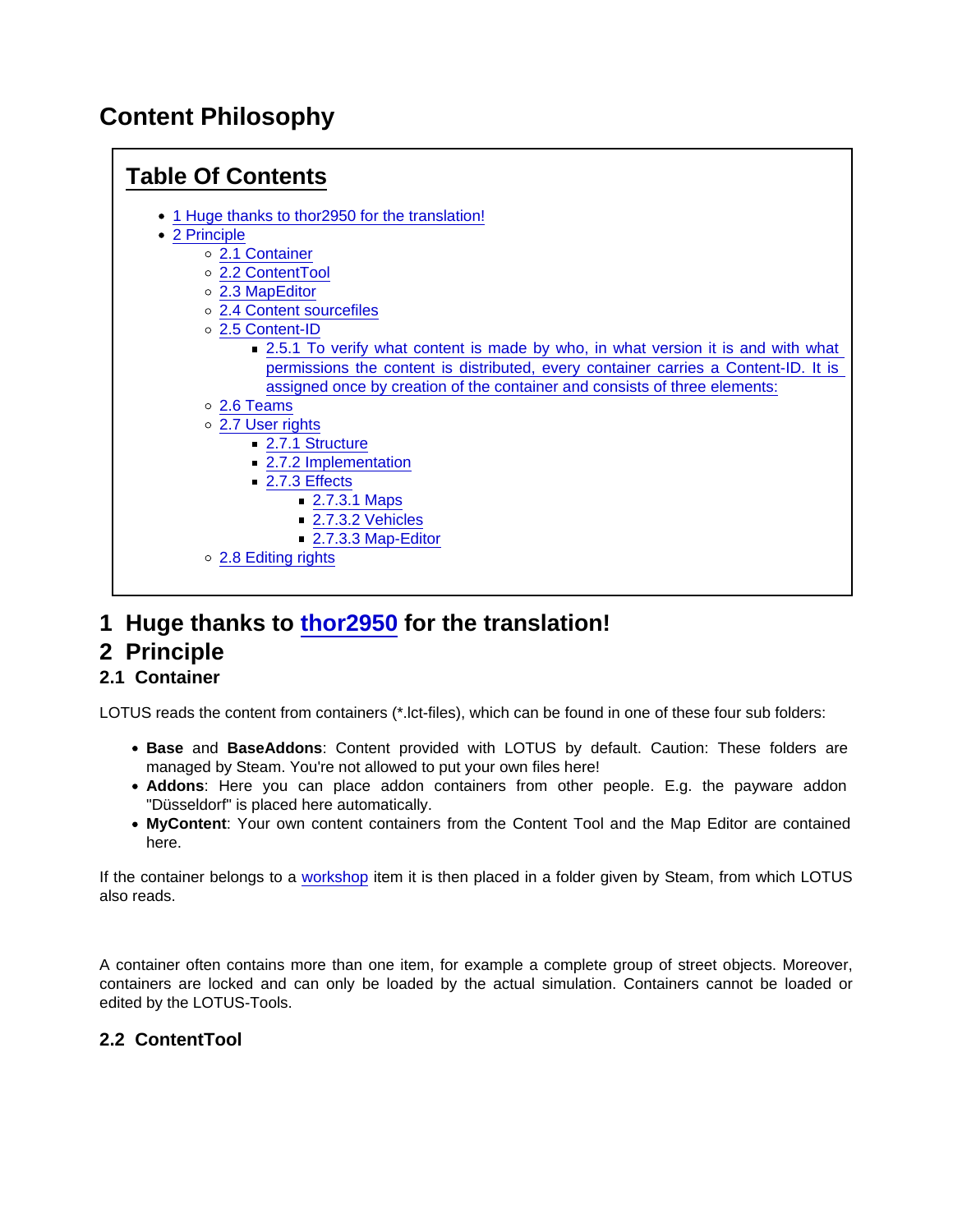The raw data in the form of \*.bmp- and \*.dds-files for textures, \*.x3d-files for 3D models and \*.wav-files for sounds are imported and configured with the ContentTool. After that, you can save the imported and configured scenery objects, vehicles, textures, soundsets, languages or typefonts as content source-files.

For a future container, a working folder is created outside any LOTUS-folder or special program folder. Much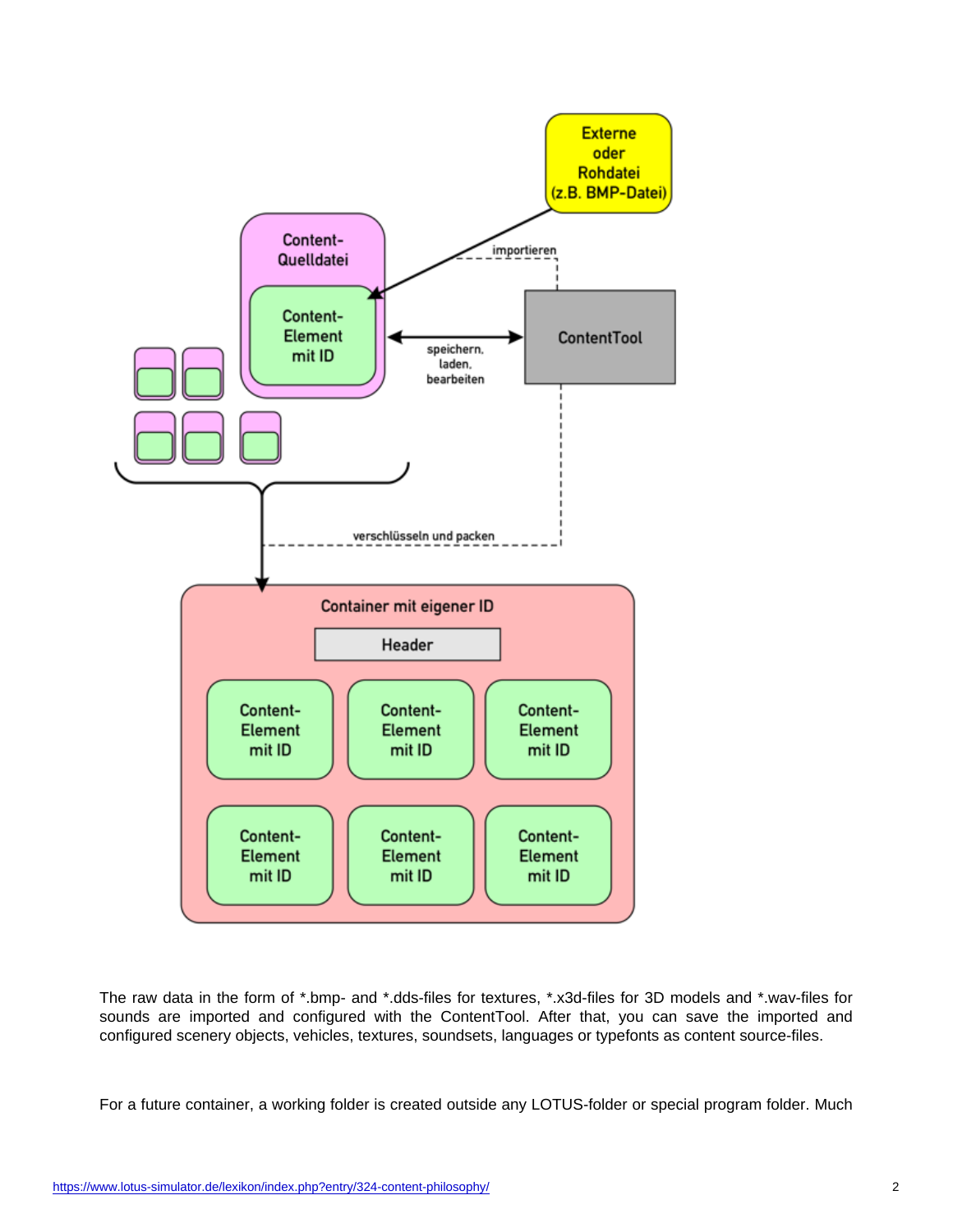better is to use the "Documents"-folder from Windows and create a working directory in there. Every belonging raw data is then placed here and at the same time, the source data from the ContentTool is saved here. The tool creates an "Export"-folder, where it saves important data which normally should never be deleted!

Now, the ContentTool can "pack" this folder, in which every source files are joined into one container, and this container is then automatically moved to the LOTUS-MyContent directory.

The folder with the source data must never be deleted!!! If deleted, the content belongning to this folder cannot be edited in the ContentTool!

## 2.3 MapEditor

The Map Editor is obviously used to create and edit maps. A working directory for the Map Editor is chosen, which contains a sub folder for every map, which then again contains all the source data for the map. These can then be loaded and saved by the Map Editor. This folder must also never be deleted , as long as the map should be editable: The Map Editor is not able to load maps from containers!

## 2.4 Content sourcefiles

These are the source file types, which can be loaded ans saved by the ContentTool/Map Editor:

- \*.ltx: Textures
- \*.lob: Objects (Scenery objects or vehicles)
- \*.lge: Additional information for an object, always belongs to a \*.lob-file
- \*.lgo: Graphical object, always belongs to a \*.lob-file
- \*.lgp: Additional information to a graphical object, lways belongs to a \*.lgo-file
- \*.lsd: Soundset
- \*.llg: Language data
- \*.mgl: Main map data
- \*.mge: Additional map information
- \*.mtl: Map tile
- \*.mte: Additional map tile information

# 2.5 Content-ID

2.5.1 To verify what content is made by who, in what version it is and with what permissions the content is distributed, every container carries a Content-ID. It is assigned once by creation of the container and consists of three elements:

- Content-User-ID or Team-ID, this identifies the author
- Content-SubID, this separates and identifies the different content by an author
- Version, here this means the creation date.

The User-ID is automatically assigned to every LOTUS user by the first login with the user's Steam account and is then associated with this Steam account and never changed afterwards.

The assignment of Sub-IDs happens automatically: When work on a new content item is begun (for example on an empty area on the map or a new building), a new Sub-ID is then generated for this item as a random number between 1.000.001 and 999.999.999.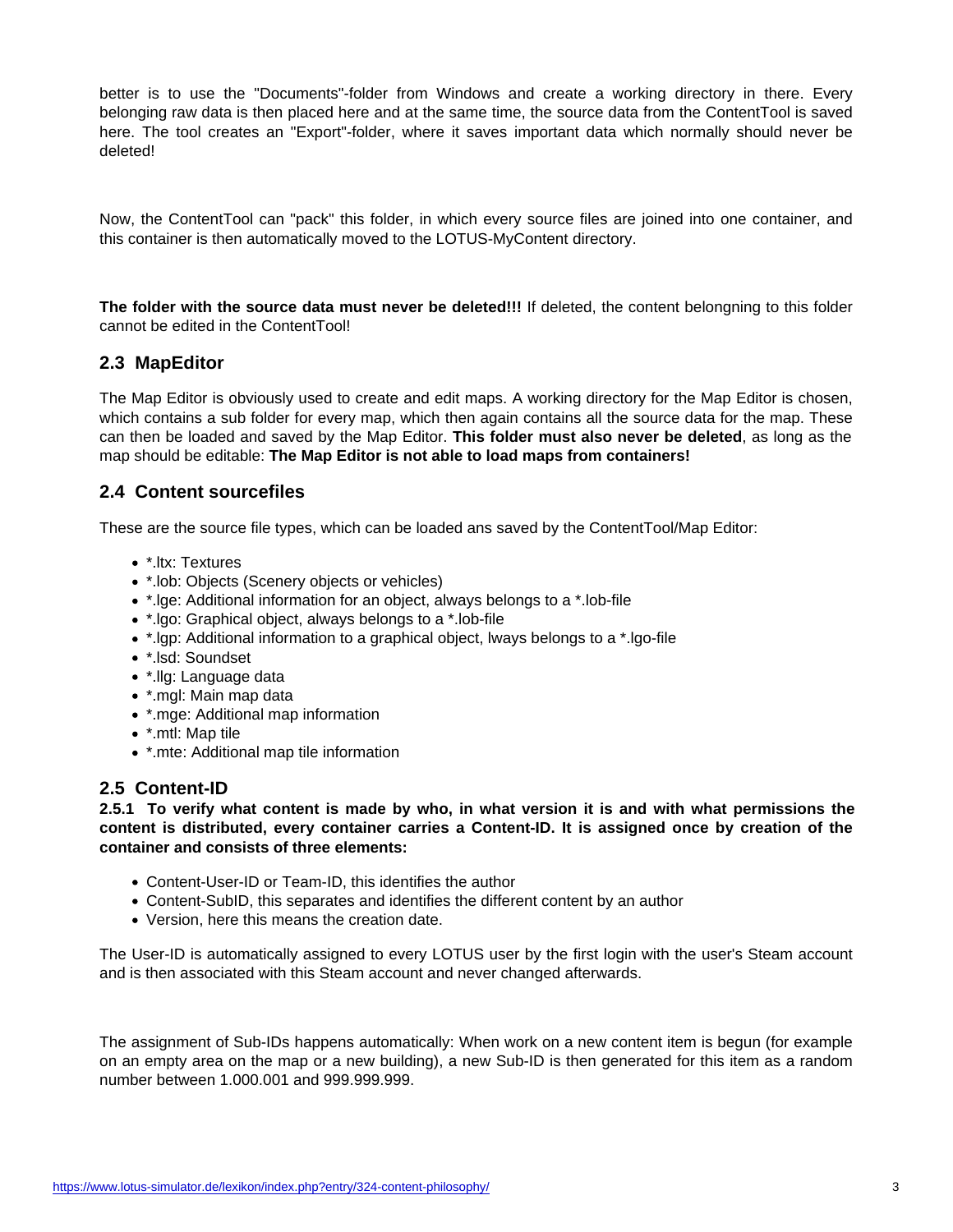When the Content Tool needs to assign a new Content ID during the work on a foreign object (for example when importing a new texture to a foreign vehicle), in this case the User-ID of the original author (aka the author of the foreign object) is used and a new random Sub-ID is then generated, but this time between 1.001.000.001 and 1.999.999.999 to avoid errors.

## 2.6 Teams

Every user can create a Team (and become the admin of it) and add users to the team. Every Team is automatically assigned an ID. All members of the Team are then able to choose by the start of the Content Tool/Map Editor if they want to develop content privately or for the Team. The advantage here is, that all content made for/by the team carries a uniform Content-Team-ID and and therefore doesn't "mix up" the individual User-ID's of the team members.

................

# 2.7 User rights

For commercial purposes, content can be provided with an activation mechanism which requires payment and activation, before the content can be used. The term "usage" covers:

- Driving on maps (Usage of the map) or
- Driving vehicles (Usage of the vehicles)
- Using the vehicles for the AI on your own map (Usage of the vehicles)
- Using the scenery objects and other content on your own map (Usage of the scenery objects)

Textures and soundsets cannot be protected.

## 2.7.1 Structure

- In the Content Tool you can assign one or more [Workshop/](https://www.lotus-simulator.de/lexikon/index.php?entry/335-workshop/)DLC-identifiers to scenery objects and vehicles. These identifiers are then included in the header of the item
- In the Map Editor, certain areas on maps can be protected by [Workshop](https://www.lotus-simulator.de/lexikon/index.php?entry/335-workshop/)/DLC-Items. This includes both tiles and tracks where driving with street/rail vehicles is impossible until the user has activated these areas.

### 2.7.2 Implementation

- By the next startup, LOTUS checks which addons or (commercial) [Workshop](https://www.lotus-simulator.de/lexikon/index.php?entry/335-workshop/) items (WS/DLC-Items) the user has acquired
- In the next step (also at startup), it is checked for every vehicle or scenery object if one or more WS/DLC-Items exist in it's header.
	- $\circ$  If the list is empty, the item is freeware and useable. The usage check was successful.
	- $\circ$  If the user has acquired at least one of the listed WS/DLC items, the object is considered acquired and can be used. The usage check was successful.
	- $\circ$  Otherwise the object is considered locked and the usage check fails.
- Before the map is loaded, it is checked whether it requires blocked scenery objects or blocked vehicles as AI and it is checked which protected areas of the map may be accessed by the user.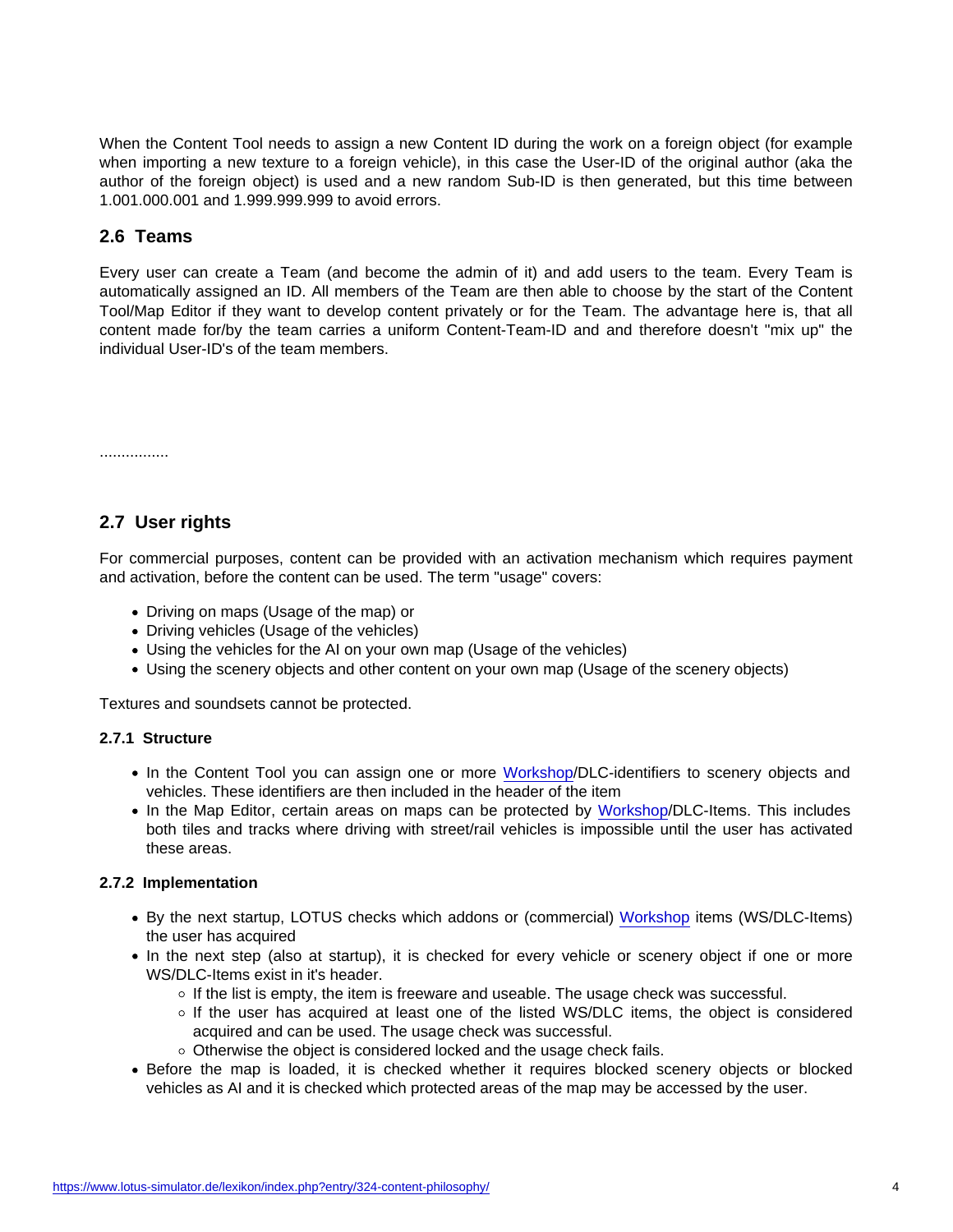#### 2.7.3 Effects 2.7.3.1 Maps

The map may only be loaded if at least one condition is fulfilled for every scenery object used on the map:

- Usage check successful
- Map and object have at least one common [Workshop](https://www.lotus-simulator.de/lexikon/index.php?entry/335-workshop/)/DLC-ID

The same conditions apply to the usage of AI-vehicles in AI-lists. If the condition is not met for a vehicle, it isn't used as an AI-vehicle on this map and removed without replacement.

If the map can be loaded and as long as the user is in the free camera or ego-mode, the user can view or fly across all tiles or drive along with AI vehicles on all tiles. The user may not, however:

- $\bullet$  place either the active or new vechicle on a locked tile.
- take control of an AI vehicle, as long as it is located outside the unlocked area or
- leave the unlocked area with the user vehicle. In this case however, it wouldn't drive hard against a glass wall, but rather braked down gently.

#### 2.7.3.2 Vehicles

If the usage check of the vehicle was successful, the user may use the vehicle without limitations (provided that the user has purchased the respective module).

If the usage check fails, the vehicle still appears as follows:

- To display the vehicles of other players in a multiplayer session
- As AI-traffic (provided that the conditions for loading the map have been met, i.e. the vehicle belongs to the same WS / DLC item as the map)

However, the user cannot drive the vehicle himself. This manifests itself in the fact that the user cannot select or take over an affected vehicle.

#### 2.7.3.3 Map-Editor

Both for the use of foreign, commercial scenery objects when building a map, as well as for the use of foreign, commercial vehicles for the AI lists, the map author must have previously acquired the associated WS/DLC items "normally". There are no differentiated licenses or similar; everything that can be driven can also be used in foreign maps. However, the author should be aware that his map may then only be loaded by people who must have bought all the WS/DLC items used in the map for themselves.

## 2.8 Editing rights

Normally, a user can only edit/load/save his own content in the Content Tool. The ownership is checked via the User-ID.

For a user to be able to edit foreign content, he must fetch the original source data from the author, since the container can't be edited.